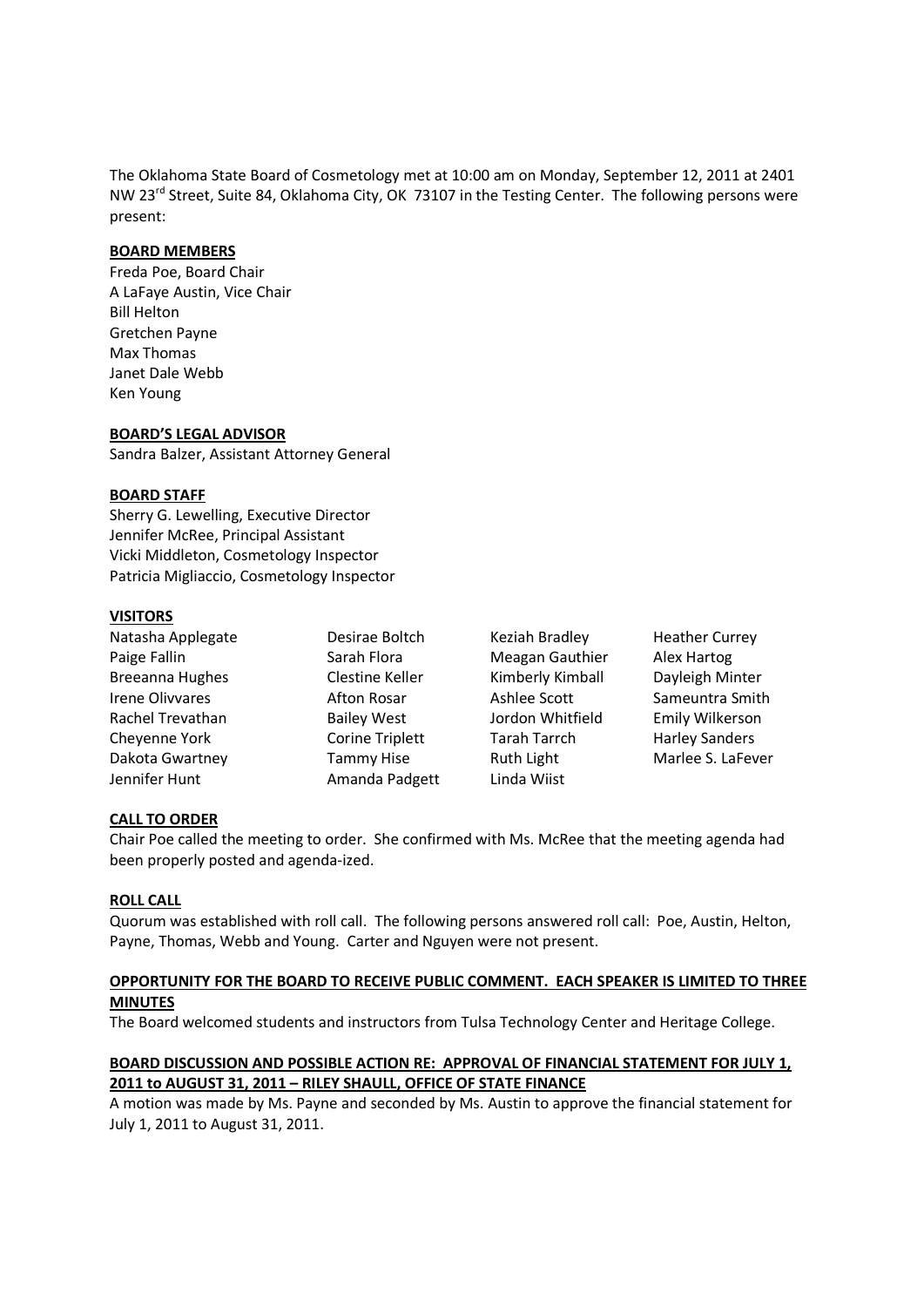Page 2 September 12, 2011 Board Meeting Minutes

VOTING: Austin, yes; Helton, yes; Payne, yes; Thomas, yes; Webb, yes; and Young, yes. Motion passed.

## **BOARD DISCUSSION AND POSSIBLE ACTION RE: APPROVAL OF FY 2011 ANNUAL REPORT**

A motion was made by Ms. Webb and seconded by Mr. Helton to approve the 2011 Annual Report. VOTING: Austin, yes; Helton, yes; Payne, yes; Thomas, yes; Webb, yes; and Young, yes. Motion passed.

## **DIRECTOR'S REPORT – SHERRY G. LEWELLING, EXECUTIVE DIRECTOR**

Ms. Lewelling provided a written report to the Board. She announced the resignation of Inspectors Karen Glasco and Dawn Leonard. She stated that the agency had begun the hiring process. She stated that the agency had replaced two of the Inspector's state vehicles. She told of the security measures in places for testing. She provided the Board with a travel expenditures report as requested by Ms. Poe. She told about the 2 sole source agreements that were approved for NIC testing and the computer provider. She told the Board that Central Services would require that testing go out for bid next year. She explained her concern regarding the present license forms and that these could be altered and forged. She stated she was in the process of re-designing these and would have something to present to the Board for consideration at the next Board meeting. She stated that she would like the Board to consider a future rules hearing and provided an NIC Conference report. She asked Inspectors Vicki Middleton and Patricia Middleton to provide a report regarding their attendance at the CLEAR Conference in Pittsburg, PA. Ms. Middleton and Ms. Migliaccio both stated it was very educational and they learned a lot that will help them perform their job duties and responsibilities.

## **BOARD DISCUSSION AND POSSIBLE ACTION RE: LEGISLATION TO ALLOW COMSETICIANS TO PRACTICE IN ESTABLISHMENTS OTHER THAT PHOTO STUDIOS AND COSMETIC STUDIOS**

Mr. Thomas made a motion seconded by Mr. Helton to establish a special committee to study this further and in order for the Board to determine whether or not to move forward with possible legislation.

VOTING: Austin, yes; Helton, yes; Payne, yes; Thomas, yes; Webb, yes; and Young, yes. Motion passed.

## **BOARD DISCUSSION AND POSSIBLE ACTION RE: FUTURE LEGISLATION TO EXPAND THE DEFINITION OF COSMETOLOGY TO ALLOW FOR MORE SPECIFIC HAIR REMOVAL METHODS**

Ms. Lewelling explained that this was in her Director's report. She stated that she'd like the Board to consider adding threading and sugaring to the definition of Cosmetology in the statutes to be more specific when people call or she is challenged in order to be more clear on what licensees can and cannot do. She explained that this would require legislation to add.

Board discussion began.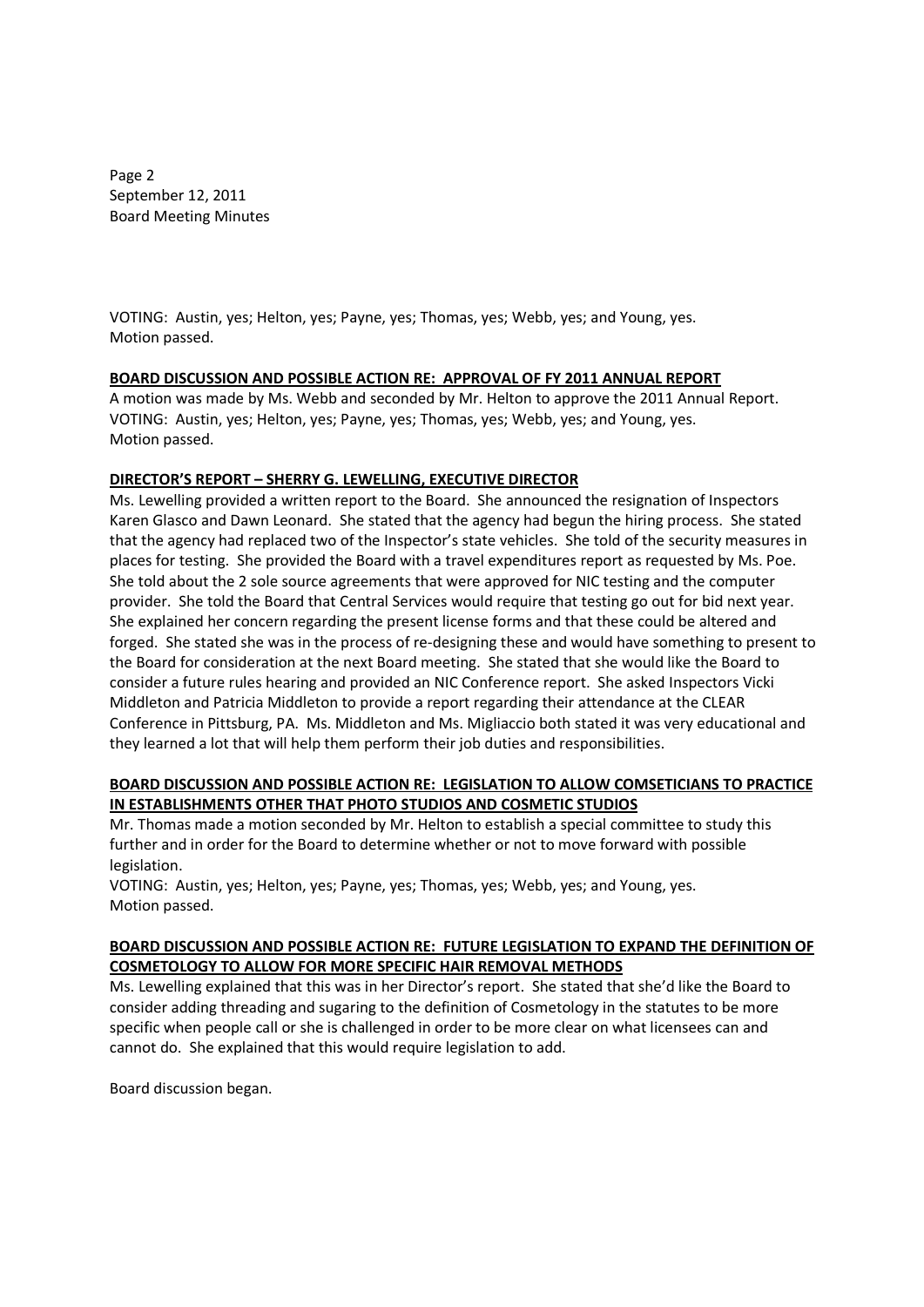Page 3 September 12, 2011 Board Meeting Minutes

A motion was made Mr. Thomas and seconded by Mr. Helton to refer this matter for study to the Rules Committee for consideration and possible approval at the November Board meeting. VOTING: Austin, yes; Helton, yes; Payne, yes; Thomas, yes; Webb, yes; and Young, yes. Motion passed.

## **BOARD DISCUSSION RE: ON-LINE EDUCATION AND FUTURE PRESENTATION IN NOVEMBER 2011 BY GERARD MCMCAVEY FROM MILADY**

Ms. Poe announced that Gerard McMcAvey from Milady would be present a the November 2011 Board meeting to present important information to the Board regarding on-line education.

# **NIC REPORTS FROM DELEGATES WHO ATTENDED THE NATIONAL CONFERENCE IN FORT LAUDRDALE, FL, AUGUST 27-29, 2011**

Ms. Payne and Ms. Poe provided the Board with written reports regarding their education experience at the NIC Conference. Mr. Helton proudly announced he was elected at the conference to serve at Region 3 Director for NIC.

# **NEW BUSINESS NOT KNOWN OR WHICH COULD NOT HAVE BEEN REASONABLY FORESEEN PRIOR TO POSTING OF MEETING AGENDA – 25 O.S.§ (A)(9)**

No new business was heard.

Chair Poe announced the meeting to be adjourned.